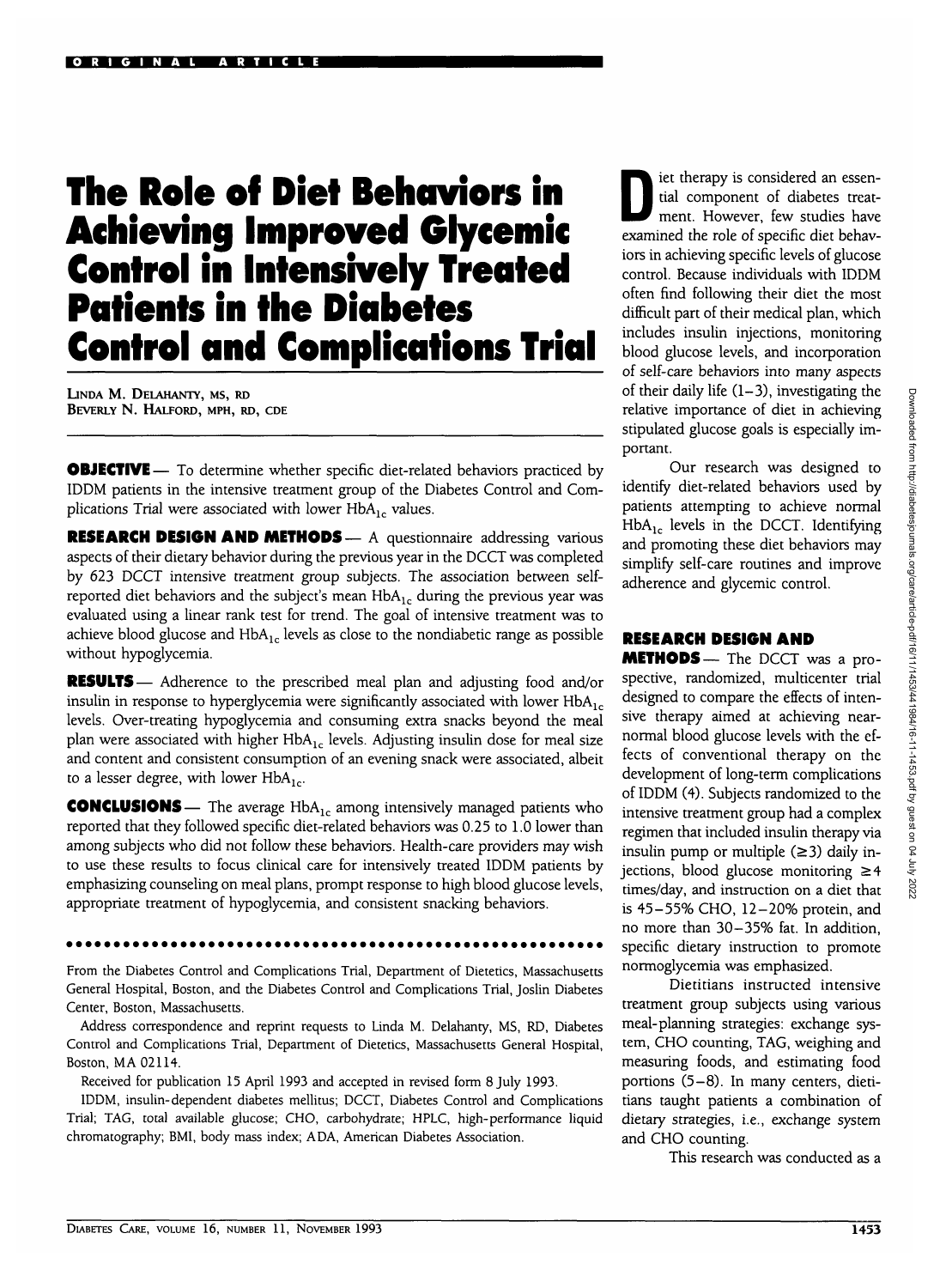|                                   | Mean $\pm$ SD   | Range        | First<br>quartile | Median | Third<br>quartile |
|-----------------------------------|-----------------|--------------|-------------------|--------|-------------------|
| $HbA_{1c}$ values*                | $7.15 \pm 1.00$ | 5.23 - 13.37 | 6.53              | 6.99   | 7.58              |
| Time on intensive<br>therapy (yr) | $4.10 \pm 1.70$ |              | 2.83              | 3.83   | 5.08              |

Table 1—Distribution of HbA, values and length of time on intensive therapy

Table 2 were selected for this analysis based on prior evidence (9) or beliefs about their relationship to glycemic control. Other sections of the questionnaire related to hypoglycemia and weight gain are not included in this analysis.

The values are an average of 12 monthly readings taken during the year before questionnaire administration.

DCCT ancillary study, and all 29 clinics participated. Subjects were a subgroup  $(n = 687)$  of the intensive treatment group of the full-scale DCCT  $(n = 711)$ . Eligible subjects had been in the study on intensive therapy for at least 18 mo (mean 4.1 yr). On entry into the DCCT, all subjects had IDDM for 1-15 yr, were 13-39 yr of age, and had no other major medical problems or diabetic complications. A complete description of eligibility criteria is available (4). The distribution of  $HbA_{1c}$  values and time on intensive therapy for the study subgroup is included in Table 1.

A Diet Behavior Questionnaire (unpublished, available upon request) was distributed during the sixth year of the full-scale study (1990) to all DCCT intensive treatment group patients who agreed to participate. By the end of 1991, 90% of potential participants (623 of 687) had completed the self-administered questionnaires and mailed them to the DCCT Coordinating Center in stamped preaddressed envelopes.

The 84-item questionnaire took 20-30 min to complete and asked patients to report on methods used to implement diet, adherance to meal plans, managing expected changes in food intake, treatment of reactions, consumption of concentrated sweets, and timing of insulin in relation to meals and snacking habits. This survey instrument was pretested in 1986 with 101 intensively treated subjects in the feasibility phase (9,10). At that time, analysis of the data was used to refine the survey instrument and narrow the focus of the full-scale study reported herein. The questions in

#### **Table 2—***Questions from diet behavior questionnaire*

| 1. Over the past year I have followed my prescribed meal plan.<br>Never                                                                                                                                                                                                         |            |            |            |            |            |
|---------------------------------------------------------------------------------------------------------------------------------------------------------------------------------------------------------------------------------------------------------------------------------|------------|------------|------------|------------|------------|
| Very infrequently $(< 10\%$ of the time)<br>Infrequently (10-44% of the time)<br>About half of the time (45-55% of the time)<br>More than half the time (56–69% of the time)<br>Most of the time $(71-90\%$ of the time)<br>Almost all of the time (>90% of the time)<br>Always |            |            |            |            |            |
| 2. When treating a reaction, how often do you<br>Test your blood glucose before eating<br>Eat until you feel better<br>Eat a specified amount, wait at least 10-15                                                                                                              | (1)<br>(1) | (2)<br>(2) | (3)<br>(3) | (4)<br>(4) | (5)<br>(5) |
| minutes, then test your blood glucose before                                                                                                                                                                                                                                    |            |            |            |            |            |
| eating again                                                                                                                                                                                                                                                                    | (1)        | (2)        | (3)        | (4)        | (5)        |
| Eat a specified amount, wait 10-15 minutes<br>before eating more<br>Never $=$ (1)                                                                                                                                                                                               | (1)        | (2)        | (3)        | (4)        | (5)        |
| Less than half the time $= (2)$<br>About half the time $= (3)$<br>More than half the time $= (4)$<br>Almost always $=$ (5)                                                                                                                                                      |            |            |            |            |            |
| 3. When my blood glucose is high                                                                                                                                                                                                                                                |            |            |            |            |            |
| I eat less food at the next meal                                                                                                                                                                                                                                                | (1)        | (2)        | (3)        | (4)        | (5)        |
| I eat fewer carbohydrates at the next meal                                                                                                                                                                                                                                      | (1)        | (2)        | (3)        | (4)        | (5)        |
| I skip a snack<br>I take more insulin<br>Never $=$ (1)                                                                                                                                                                                                                          | (1)<br>(1) | (2)<br>(2) | (3)<br>(3) | (4)<br>(4) | (5)<br>(5) |
| Less than half the time $= (2)$<br>About half the time $=$ (3)<br>More than half the time $= (4)$<br>Almost always $= (5)$                                                                                                                                                      |            |            |            |            |            |
| 4. How often do you have an extra snack at night? (Do not include snacks taken to treat<br>low blood glucose)                                                                                                                                                                   |            |            |            |            |            |
| Less than once<br>$3-5$ times<br>$1-2$ times a<br>a week<br>a month<br>week                                                                                                                                                                                                     |            | Every day  |            |            |            |
| 5. Do you adjust your insulin dose based on what you are going to eat for meals?                                                                                                                                                                                                |            |            |            |            |            |

6. How often do you eat a snack at night? Less than once a month the time 1-2 times a week the time 3-5 times a week the time Every day

About half

Less than half

Never

More than half

Almost always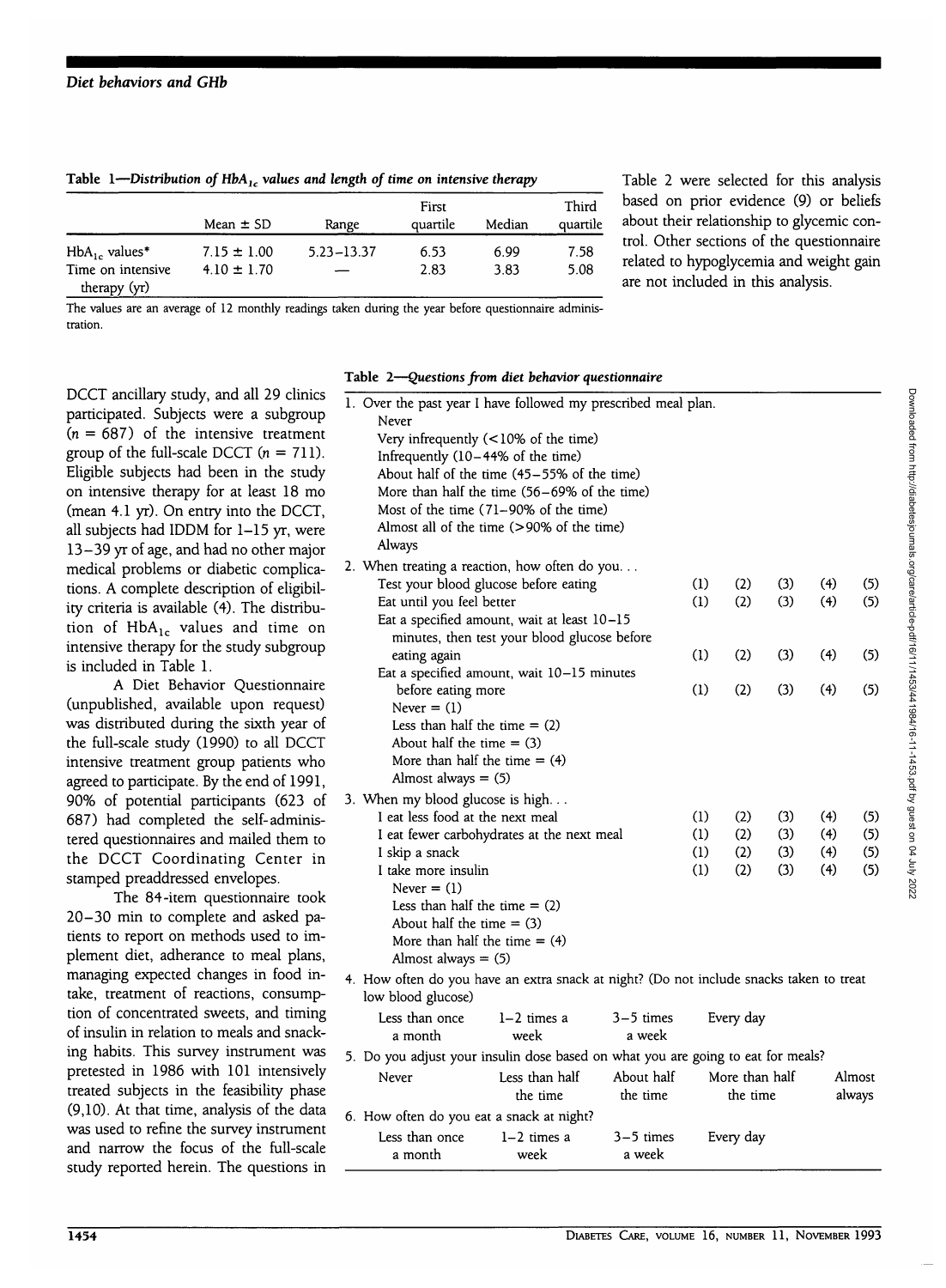# Table 3—*Association between following prescribed meal plan and mean HbA<sub>1c</sub> achieved*

| Followed meal<br>plan (% of time) | n   | Mean $\pm$ SD<br>$HbA_1$ . | First<br>quartile | Median | Third<br>quartile |
|-----------------------------------|-----|----------------------------|-------------------|--------|-------------------|
| < 45%                             | 70  | $7.59 \pm 1.43$            | 6.69              | 7.34   | 8.12              |
| $45 - 55%$                        | 100 | $7.33 \pm 0.99$            | 6.67              | 7.21   | 7.65              |
| 56-70%                            | 166 | $7.31 \pm 1.03$            | 6.70              | 7.15   | 7.72              |
| 71-90%                            | 204 | $6.96 \pm 0.72$            | 6.46              | 6.88   | 7.41              |
| $>90\%$                           | 69  | $6.73 \pm 0.79$            | 6.17              | 6.62   | 7.20              |
| Did not respond                   | 12  | $6.44 \pm 0.68$            | 5.98              | 6.25   | 6.73              |
|                                   |     |                            |                   |        |                   |

\*P <0.001 for differences in distribution of  $HbA_{1c}$  between categories.

# **Measures**

Glycemic control was assessed by  $HbA_{1c}$ assays in the DCCT Central Biochemistry Lab using an HPLC method (11). The nondiabetic range is 4.0-6.05. Mean  $HbA<sub>1c</sub>$  was calculated based on the mean of monthly  $HbA_{1c}$  results from the previous 12 mo.

#### **Statistical methods**

Patients were divided into groups on the basis of questionnaire responses; those who did not respond to a particular question were dropped from that comparison. When no single questionnaire item adequately captured a behavior pattern, responses to several related items were aggregated into a composite index. (For example, the highest frequency with which the patient reported responding to high blood glucose in any of four different ways was used to estimate the consistency with which the patient took prompt action to treat a high reading.) On the assumption that progressively higher (or lower)  $HbA_{1c}$  concentrations would be associated with increasing frequency of the behavior under study, contiguous categories were combined when necessary to provide relatively wellbalanced sample sizes.

Wilcoxon's rank-sum test (12) was used to test for differences between two groups. Because  $HbA_{1c}$  levels were expected to vary monotonically across categories, when more than two groups were compared, we used the Jonckheere-Terpstra test for ordered alternatives (13,14). All calculations were performed in the SAS computing language (15).

# **RESULTS**

### **Adherence to diet**

Questions that addressed compliance to diet used rating categories corresponding with those used in the DCCT quarterly visit form. Intensive treatment group subjects who reported following their prescribed meal plans >90% of the time had an average  $HbA_{1c}$  level 0.9 lower than that of subjects who followed their meal plans <45% of the time (Table 3). These results confirmed findings from the pilot study.

#### **Treating hypoglycemia**

Overconsumption of food used to treat hypoglycemia was associated with significantly higher  $HbA_{1c}$ . A difference of 0.5 in average  $HbA_{1c}$  was found between groups who reported "never eating until you feel better," i.e., never overeating or overtreating a reaction, and those who

"almost always" ate until they felt better (Table 4).

# **Treating hyperglycemia**

Patients who reported promptly responding to high values from self-blood glucose monitoring showed a significant tendency to achieve lower  $HbA_{1c}$  levels than those who did not (Table 5). Those who almost always responded to high blood glucose levels via more insulin, less food, or less CHO had  $HbA_1$ , levels 0.5 lower than those who responded to high glucose levels  $\leq 50\%$  of the time.

# **Snacking behavior**

Patients who reported extra nighttime snacking (beyond the meal plan)  $\geq$ 3 times/wk typically had higher  $HbA_{1c}$  levels than those who consumed extra snacks  $\leq$ 1 time/wk (Table 6). Patients who consumed prescribed evening snacks more consistently tended to have lower  $HbA_{1c}$  levels than those who consumed bedtime snacks <2 times/wk (Table 7).

#### **Managing changes in food intake by insulin dose adjustment**

When patients who "never" adjusted their insulin dose for meal size and content were compared with those who "almost always" adjusted insulin, those who "never" adjusted insulin had mean  $HbA_{1c}$  levels that were 0.5 higher than

**Table 4—***Association between eating until you feel better to treat hypoglycemia and* mean HbA<sub>1c</sub> achieved

|                        | n   | Mean $\pm$ SD<br>$HbA_{1c}^*$ | First<br>quartile | Median | Third<br>quartile |
|------------------------|-----|-------------------------------|-------------------|--------|-------------------|
| Never                  | 121 | $6.92 \pm 0.80$               | 6.33              | 6.83   | 7.42              |
| $<$ 50% of the<br>time | 252 | $6.98 \pm 0.90$               | 6.39              | 6.82   | 7.38              |
| $-50\%$ of the<br>time | 119 | $7.41 \pm 1.79$               | 6.60              | 7.20   | 7.80              |
| >50% of the<br>time    | 67  | $7.47 \pm 0.78$               | 6.88              | 7.45   | 7.85              |
| Almost always          | 54  | $7.43 \pm 1.08$               | 6.71              | 7.27   | 7.93              |
| Did not respond        | 8   | $7.6 \pm 1.82$                | 6.54              | 6.87   | 8.55              |

 $*P < 0.001$  for differences in distribution of HbA<sub>1c</sub> between categories.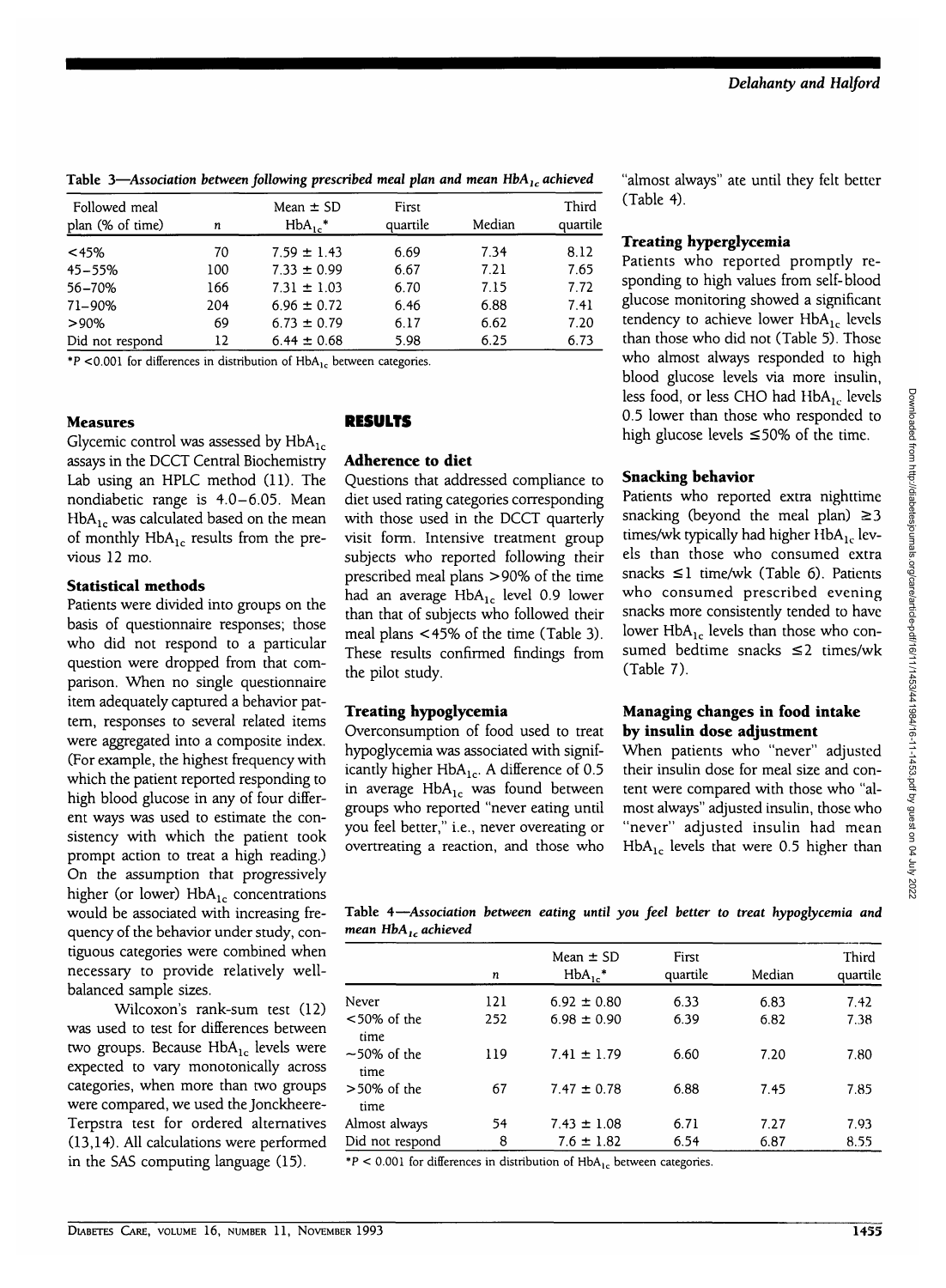| Table 5-Association between promptly responding to high blood glucose and mean |  |  |  |  |  |
|--------------------------------------------------------------------------------|--|--|--|--|--|
| $HbA1$ , achieved                                                              |  |  |  |  |  |

|                        | n   | Mean $\pm$ SD<br>$HbA_{1c}$ <sup>*</sup> | First<br>quartile | Median | Third<br>quartile |
|------------------------|-----|------------------------------------------|-------------------|--------|-------------------|
| $\leq$ 50% of the time | 56  | $7.46 \pm 1.47$                          | 6.53              | 7.19   | 7.92              |
| $>50\%$ of the time    | 122 | $7.31 \pm 0.95$                          | 6.71              | 7.15   | 7.74              |
| Almost always          | 438 | $7.06 \pm 0.89$                          | 6.45              | 6.91   | 7.51              |
| Did not respond        |     | $7.81 \pm 2.21$                          | 6.36              | 6.75   | 9.79              |

 $*P < 0.005$  for differences in distribution of HbA<sub>1c</sub> between categories.

those who "almost always" adjusted insulin dose for changes in food intake (Table 8). However, the pattern was not consistent across all categories.

#### **Timing of insulin and food intake**

Intensively treated patients are commonly taught to allow 30 min between injecting regular insulin and eating their next meal. Several questions in our study addressed this behavior. No relationship seemed evident between timing of insulin injection for food intake and  $HbA_{1c}$ .

#### **Use of concentrated sweets**

Although DCCT participants were taught how to adjust their insulin for meals, including concentrated sweets, only 30% of them ate candy, cake, pie, pastry, or other sweets  $\geq 1$  time/wk. Our data did not clearly indicate whether eating sweets was related to  $HbA_{1c}$  achieved. Relatively few of the intensive treatment group subjects frequently consumed sweets.

#### **Possible confounding variables**

To investigate whether differences in  $HbA_{1c}$  could be explained by differences

in patient characteristics, distribution of the following covariates were also examined: age, sex, time in follow-up, diabetes duration, insulin dose, alcohol use, smoking, exercise level, body weight, and change in BMI from baseline. None of these covariates appeared to vary systematically with  $HbA_{1c}$  (data not shown).

**CONCLUSIONS—** This research was designed to identify diet-related behavior used by a relatively homogenous group of intensively treated IDDM patients attempting to achieve normal  $HbA_{1c}$  levels. This study identified four patient-reported diet-related behaviors that were associated with maintenance of lower  $HbA_{1c}$  levels: adherence to diet, prompt treatment of hyperglycemia, avoidance of overtreatment of hypoglycemic reactions with food, and avoidance of extra snacks. Two additional behaviors were associated albeit, to a less significant degree, with lower  $HbA_{1c}$  levels, adjusting insulin for meals and consistency of night snacks.

Frequency of adherence to specific behaviors made large differences in  $HbA_{1c}$  achieved. For instance, patients

**Table 6—***Association between eating extra snacks at night beyond meal plan and mean HbA<sub>1c</sub>* achieved

| . .               |     |                                       |                   |        |                   |  |  |  |  |
|-------------------|-----|---------------------------------------|-------------------|--------|-------------------|--|--|--|--|
|                   | n   | Mean $\pm$ SD<br>$HbA_1$ <sup>*</sup> | First<br>quartile | Median | Third<br>quartile |  |  |  |  |
| $\leq$ l time/wk  | 258 | $7.01 \pm 0.98$                       | 6.37              | 6.82   | 7.44              |  |  |  |  |
| 1 or 2 times/wk   | 270 | $7.24 \pm 0.97$                       | 6.62              | 7.10   | 7.68              |  |  |  |  |
| $\geq$ 3 times/wk | 78  | $7.33 \pm 1.12$                       | 6.59              | 7.28   | 7.78              |  |  |  |  |
| Did not respond   | 15  | $6.87 \pm 0.50$                       | 6.51              | 6.75   | 7.27              |  |  |  |  |

 $*P < 0.001$  for differences in distribution of HbA<sub>1c</sub> between categories.

who followed their diet >90% of the time had mean  $HbA_{1c}$  levels 0.9 lower than patients who "followed their diet" <45% of the time. Patients who "followed their diet" reported instruction on multiple strategies to implement diet e.g., CHO counting and exchanges or TAG and exchanges. Determining whether 1 method of diet teaching offered advantages over another was not possible because of the nonrandom choice of strategies offered by the patient and clinic. However, it is important to note that all diet-teaching strategies provided patients with a tool to evaluate diet consistency and determine whether insulin adjustments were necessary to manage variations in food intake. Specific strategies used in the DCCT are discussed elsewhere (16,17). A 0.5 lower  $HbA_{1c}$  was achieved in patients who almost always adjusted insulin dose for changes in diet compared with patients who never adjusted insulin dose for diet changes. The association between mean  $HbA<sub>1c</sub>$  and adjusting insulin dose for changes in food intake was not consistent across all categories. Subjects who had lower  $HbA_{1c}$  values and adjusted food intake <50% of the time might have been individuals whose diet adherence was good (i.e., consistent eating habits) and thus rarely needed to adjust their insulin dosages.

Although the results from this study may not be valid in populations not supported by an interactive healthcare team (dietitians, mental health professionals, nurses, and physicians), it is interesting that in this population a lower mean  $HbA_{1c}$  was achieved by patients who reported following their diets and not overtreating hypoglycemic reactions. This study emphasizes the importance of appropriate treatment of hypoglycemia and its impact on  $HbA_{1c}$  in a group of intensively managed patients who have a higher incidence of hypoglycemia than their counterparts receiving conventional insulin treatment (18).

Research on the relationship of self-care behaviors and glycemic control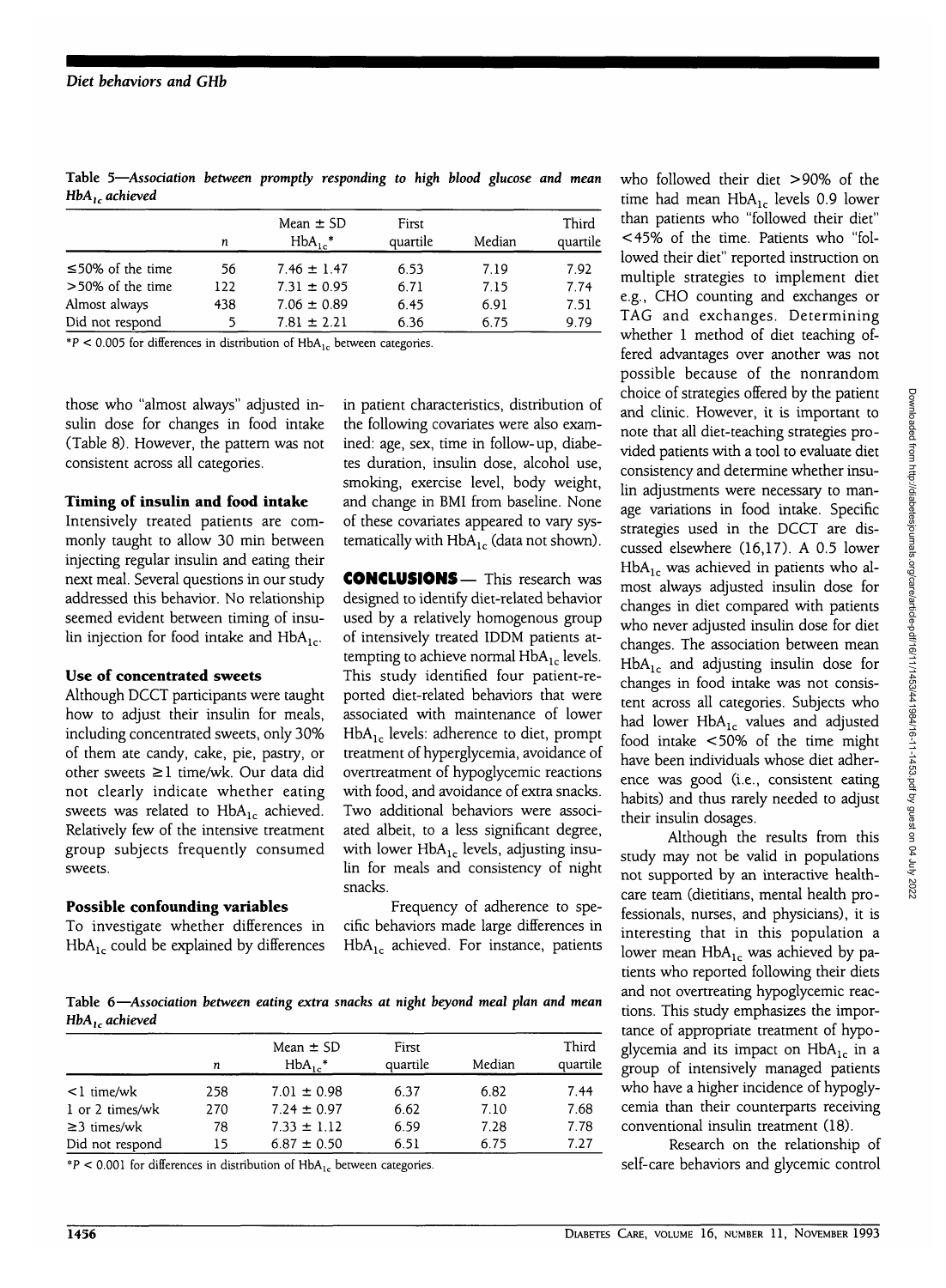| .                 |     |                             |                   |        |                   |
|-------------------|-----|-----------------------------|-------------------|--------|-------------------|
|                   | n   | Mean $\pm$ SD<br>$HbA_1$ .* | First<br>quartile | Median | Third<br>quartile |
| $\leq$ 2 times/wk | 83  | $7.28 \pm 1.20$             | 6.59              | 7.10   | 7.62              |
| $3-5$ times/wk    | 152 | $7.24 \pm 0.95$             | 6.62              | 7.11   | 7.72              |
| Every day         | 256 | $7.06 \pm 0.93$             | 6.45              | 6.87   | 7.45              |
| Did not respond   | 130 | $7.14 \pm 1.01$             | 6.42              | 6.97   | 7.59              |

 $*P = 0.01$  for differences in distribution of HbA<sub>1c</sub> between categories.

in diabetes mellitus has been performed by many groups (19-21). Results to date are inconclusive and contradictory. Rubin et al. (21,22) found a positive relationship between dietary adherence and glycemic control (21,22). Glascow and Watkins did not (19,20). No group specifically focused their research on dietary behaviors as distinguished from general compliance to diet or food selection.

The ADA lists 15 topic areas that must be included in diabetes patient education programs (23). Another ADA publication *Goals for Diabetes Education* (24) references 58 behavioral objectives IDDM patients are required to master during the initial stages of diabetes education. Of these, 20 refer to nutrition.

Identifying key behaviors that relate to improved glycemic control is a challenge mandated by literature on adherence. Studies suggest that when therapeutic regimens for individuals with chronic disease are simplified, compliance improves (25). Educators faced with the task of providing time-consuming and costly services to those with IDDM may improve efficiency and outcomes of counseling sessions by focusing on these diet-related behaviors when the goal of therapy is to achieve lower levels of glycemia. Because the long-term benefits of achieving lower levels of glycemia have been clearly established by the DCCT, it is even more important to apply these findings to clinical practice. Future studies will need to explore the potential impact of combinations of these behaviors on lowering  $HbA_{1c}$  levels and whether these self-reported behaviors are associated with lower levels of  $HbA<sub>1c</sub>$  in populations other than the intensively managed patients in the DCCT.

Several dietary behaviors were associated with lower  $HbA_{1c}$  levels among IDDM patients randomized to intensive therapy in the DCCT. Intensively managed patients who reported following their prescribed diet had average  $HbA_{1c}$ levels 0.9 lower than intensively treated patients who did not follow their meal plan. Patients who did adhere to other prescribed dietary behaviors had average HbA<sub>1c</sub> levels  $0.25-0.5$  lower than those

Table 8—*Association between adjusting insulin dose for meals and mean HbA<sub>1c</sub> achieved* 

|                        | n   | Mean $\pm$ SD<br>$HbA_{1c}^*$ | First<br>quartile | Median | Third<br>quartile |
|------------------------|-----|-------------------------------|-------------------|--------|-------------------|
| Never                  | 33  | $7.53 \pm 1.57$               | 6.41              | 6.91   | 8.36              |
| $<$ 50% of the time    | 117 | $7.11 \pm 1.11$               | 6.47              | 6.87   | 7.46              |
| $\sim$ 50% of the time | 90  | $7.40 \pm 0.94$               | 6.76              | 7.37   | 7.81              |
| $>50\%$ of the time    | 112 | $7.25 \pm 0.87$               | 6.63              | 7.12   | 7.72              |
| Almost always          | 261 | $6.97 \pm 0.83$               | 6.38              | 6.85   | 7.47              |
| Did not respond        | 8   | $7.79 \pm 1.84$               | 6.61              | 7.08   | 9.07              |
|                        |     |                               |                   |        |                   |

 $*P < 0.03$  for differences in distribution of HbA<sub>1c</sub> between categories.

who did not. Health-care providers may wish to use these data to focus clinical care by emphasizing counseling on meal plans, prompt treatment of high blood glucose, appropriate treatment of hypoglycemia, and consistent snacking behaviors.

**Acknowledgments**—The authors thank Emmy Friedlander, MS, RD, CDE, and David Nathan, MD, for counsel; David J. Kenny, MS, Biostatistics Center of the George Washington University, for the statistical analysis; and the DCCT Dietitian Group for technical expertise and advise.

### **References**

- 1. Lockwood D, Frey ML, Gladish NA, Hiss R: The biggest problem in diabetes. *Diabetes Educator* 12:30, 1986
- 2. Wing RR: Improving dietary adherence in patients with diabetes. In *Nutrition and Diabetes.* Jovanovic L, Peterson CM, Eds. New York, Uss, 1985, p 161-86
- 3. House WC, Pendleton L, Parker L: Patients' versus physicians' attributions of reasons noncompliance with diet. *Diabetes Care* 9:434, 1986
- 4. The DCCT Research Group: The Diabetes Control and Complications Trial (DCCT) design and methodologic considerations for the feasibility phase. Diabetes 35:530-45, 1986
- 5. Green J: Meal planning approaches for nutritional management of diabetes. In *Handbook of Diabetes Nutritional Management.* Powers MA, Ed. Rockville, MD, Aspen, 1987, p. 128-40
- 6. Pastors-Green J: Alternatives to the exchange system for teaching meal planning to persons with diabetes. *Diabetes Educator* 18:57-62, 1992
- 7. Powers MA, Barr P, Franz MJ, Holler H, Wheeler ML, Wylie-Rosett J: Diabetes education and meal planning, ln *Nutrition Guide for Professionals,* Alexandria, VA, and Chicago, 1L, American Diabetes Association and American Dietetic Association, 1988
- 8. Diabetes Care and Education Practice Group: *Meal planning approaches in the nutrition management of the person with*